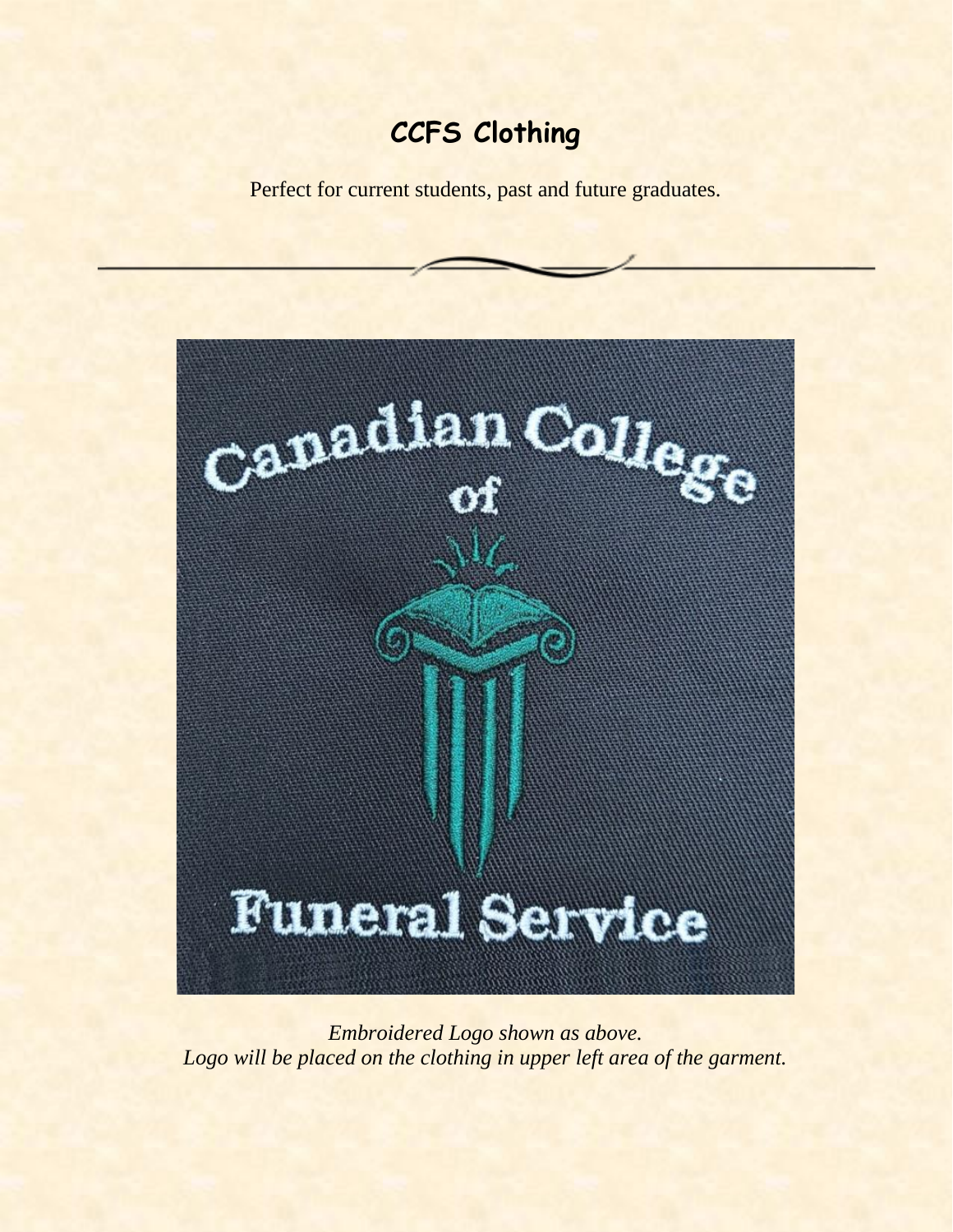### **Men's Narvik Colorblock Softshell – MQO00056**



- 96% Polyester, 4% Spandex shell with bonded microfleece lining
- Colour Black
- Fabric waterproof to 1,000 mm
- Black colorblock piecing on side panels and sleeves
- Angled zip chest pocket
- Sizes: S, M, L, XL, 2XL, 3XL, 4XL, 5XL
- Zippered side pockets
- Machine wash
- $$65.00 + Taxes + Shipping$
- Add \$2.50 for 2XL-5XL sizes

#### **Ladies Narvik Colorblock Softshell – LQO00042**



- 96% Polyester, 4% Spandex shell with bonded microfleece lining
- Colour Black
- Fabric waterproof to 1,000 mm
- Black colorblock piecing on side panels and sleeves
- Angled zip chest pocket
- Sizes: S, M, L, XL, 2XL, 3XL
- Zippered side pockets
- Machine wash
- $$65.00 + Taxes + Shipping$
- Add \$2.50 for 2XL-3XL sizes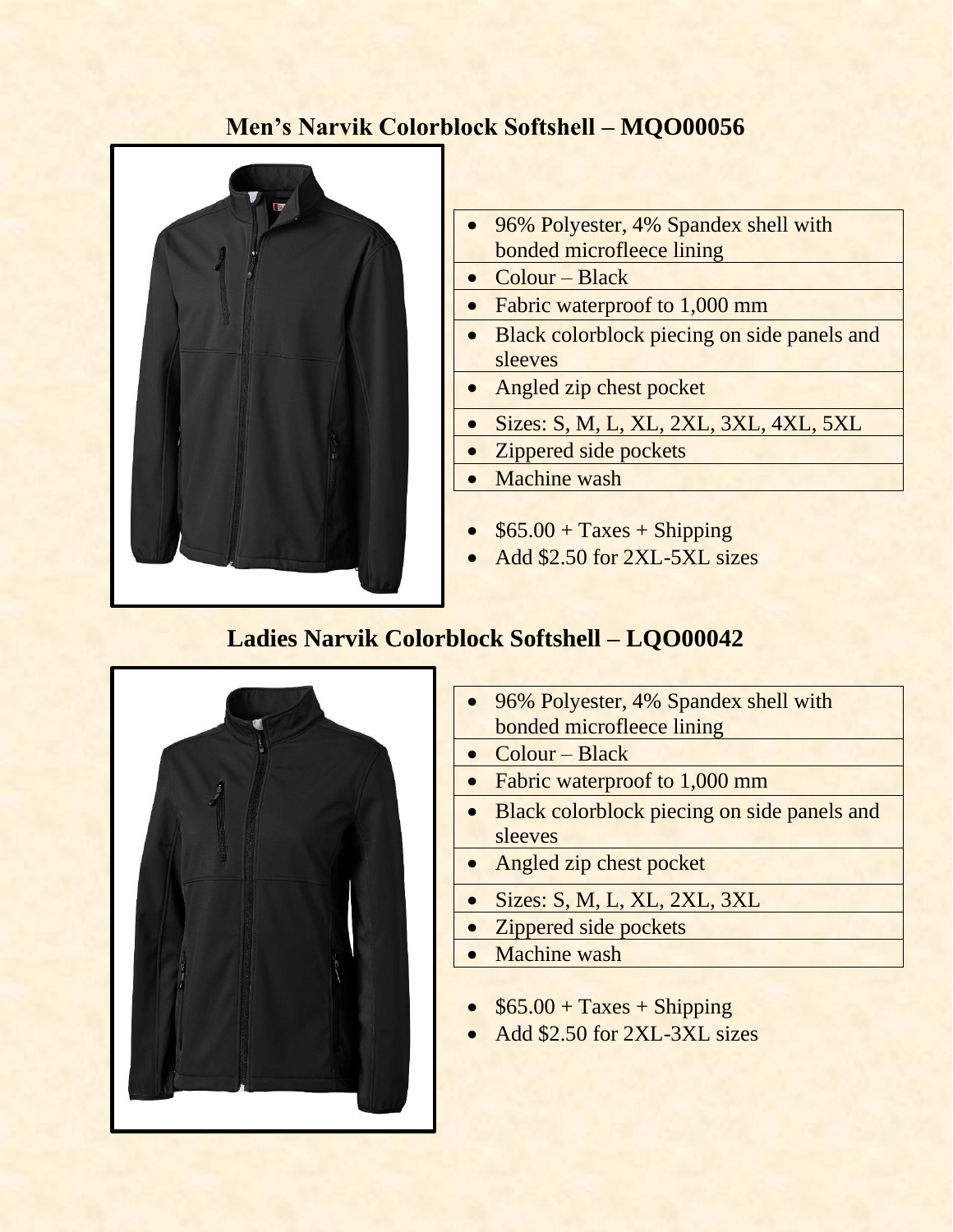

**\$60.00 + Taxes + Shipping Add \$2.50 for 2XL-4XL sizes**

### **ATC Full Zip Hooded Sweatshirt - The Authentic T-Shirt Company**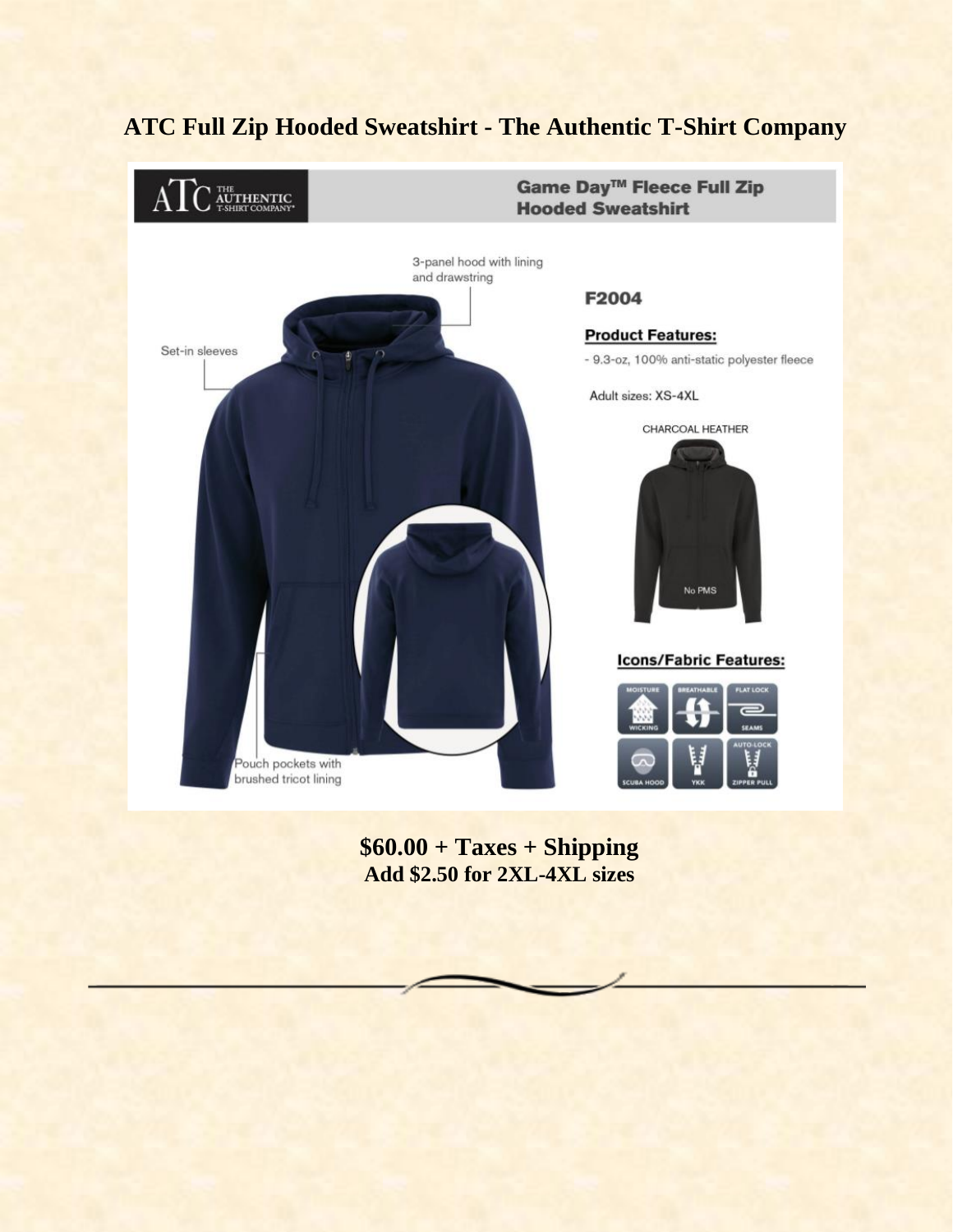## **ATC Full Zip Hooded Ladies' Sweatshirt - The Authentic T-Shirt Company**



**\$60.00 + Taxes + Shipping Add \$2.50 for 2XL-4XL sizes**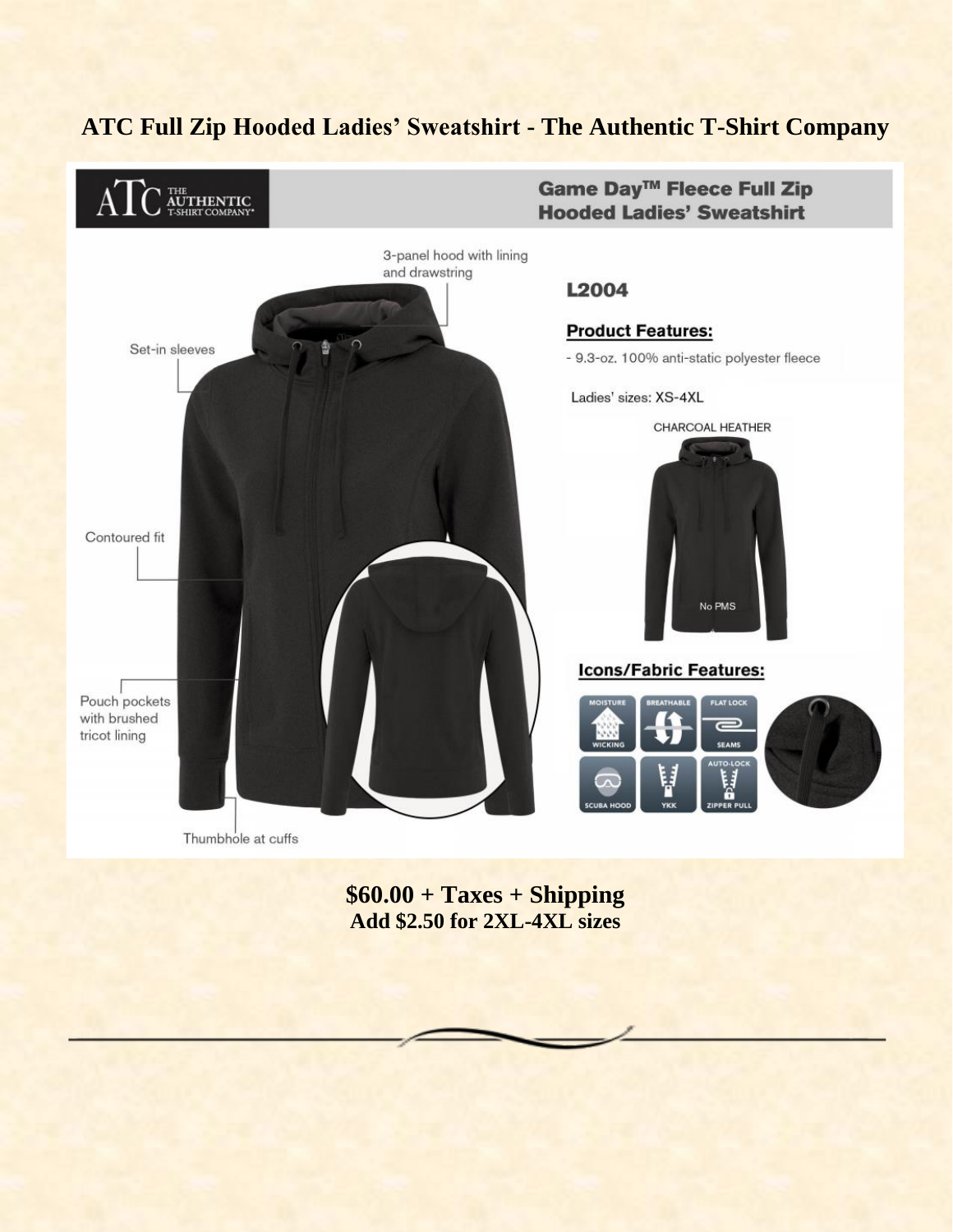### **Everyday Fleece Hooded Sweatshirt. ATCF2500 ATC - The Authentic T-Shirt Company**



- Mens or Ladies unisex
- Colour Charcoal Heather
- 13-oz, 50/50 cotton/polyester fleece
- Compacted yarns to minimize shrinkage
- Double lined hood with drawstring
- Rib knit cuffs and waistband
- Pouch pockets
- Sizes:  $S 4XL$
- $$32.00 + Taxes + Shipping$
- Add \$2.50 for 2XL-4XL sizes

\*\*\*\*\*\*\*\*\*\*\*\*\*\*\*\*\*\*\*\*\*\*\*\*\*\*\*\*\*\*\*\*\*\*\*\*\*\*\*\*\*\*\*\*\*\*\*\*\*\*\*\*\*\*\*\*\*

**ATC T-Shirt - The Authentic T-Shirt Company Eurospun Ring Spun Tee - Mens T-Shirt**



- Mens T-Shirt (ATC8000)
- Colour Charcoal Heather
- 6.8-oz, 100% combed and ring spun cotton
- 1x1 rib knit collar
- Taped neck and shoulders
- Ultra soft 30 single jersey
- Side seamed
- 60/40 cotton/polyester
- Sizes: XS 4XL
- $$18.00 + Taxes + Shipping$
- Add \$2.50 for 2XL-4XL sizes